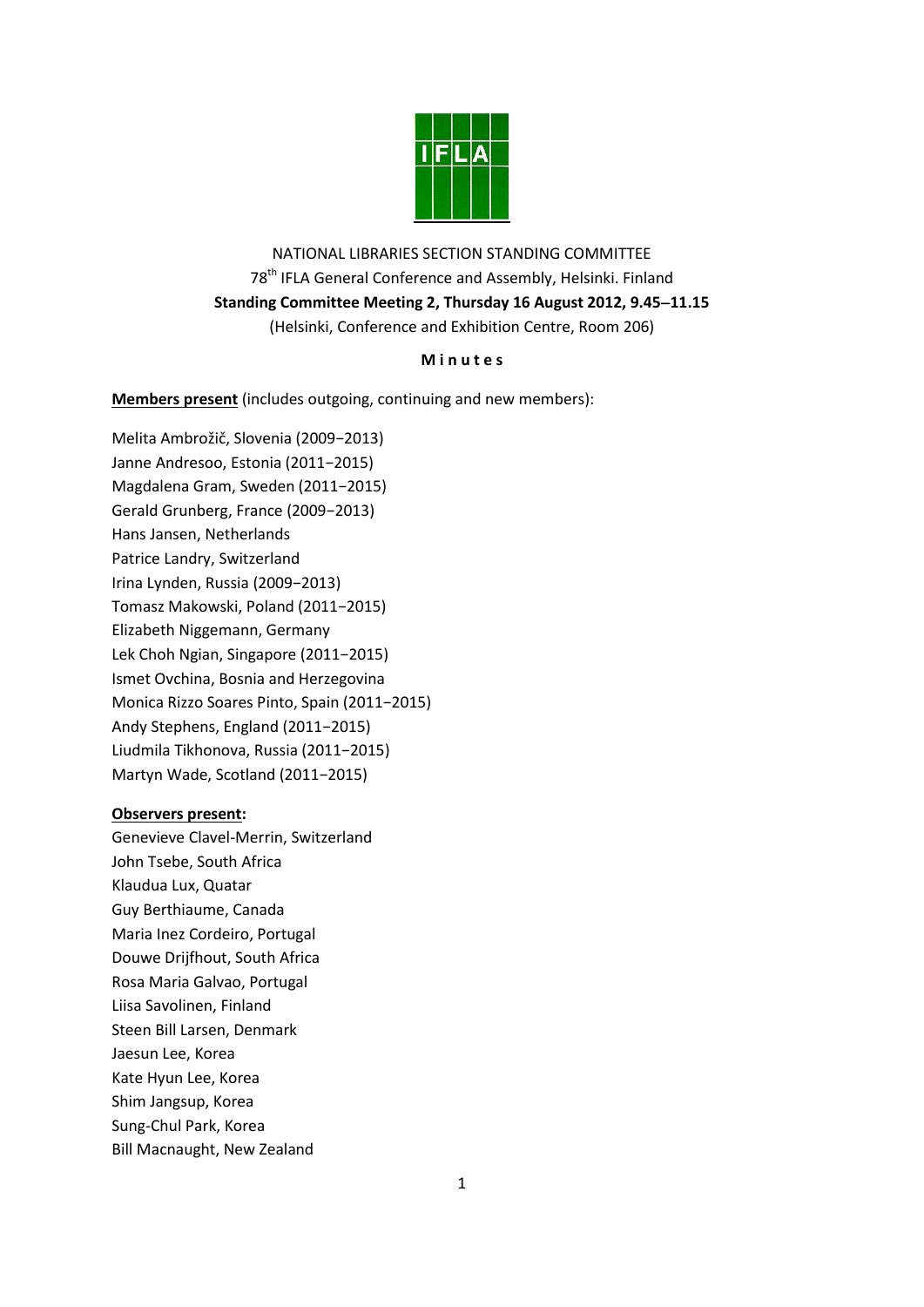Kelly Moore, Canada Winston Roberts, New Zealand Andrea Sajo, Hungary Anne-Marie Schwirtlich, Australia Jin Yung Woo, Korea Veno V. Kanaia, Namibia Martti Savolainen, Finland Vigdis Moe Skarstein, Norway Roger Josevold, Norway Antonia Arahova, Greece Jose Luis Bueren, Spain Sung Chul Park, Korea Miriam Naury, Sweden

## **Item 1 Welcome by the Chair**

The Chair welcomed those present to the meeting.

### **Item 2 Adoption of the Agenda**

The Chair asked to add to the Agenda a brief presentation by Jeanne Drewes, Chair of the IFLA Preservation and Conservation Section. The amended agenda was adopted.

#### **Item 3 Collaboration Proposal from the IFLA Preservation and Conservation Section (PCS)**

Jeanne Drewes, Chair of the IFLA Preservation and Conservation Section presented a project proposal of her Section to be worked on during two years. It aims at creating a web portal for the general public with educational materials on preservation of people's personal archives of papers and photos. She pointed at the lack of such guidelines for general public. As a result, people have lost their valuable personal possessions and archives after natural and political disasters. For the proposed project the PCS would like to invite the Public Libraries Section and the National Libraries Section both to be partners in the project. PL Section already expressed its interest in participation in the project.

The Chair asked how the PCS was planning to reach the public with its materials.

Jeanne Drewes replied that it would be done through libraries and through a special website on the IFLA portal. To do so, we would invite collaboration from the NL Section and the PL Section.

The Chair asked what kind of support is expected from the NLS.

Jeanne Drewes answered that first of all, they would like to have the NL Section as a partner, second – to have a person assigned by the Section for the Project Committee. Finally, since project funding is available, the three sections can apply for funding together in this case. She mentioned that the NL Section is a very desirable partner since many national libraries have experience in teaching general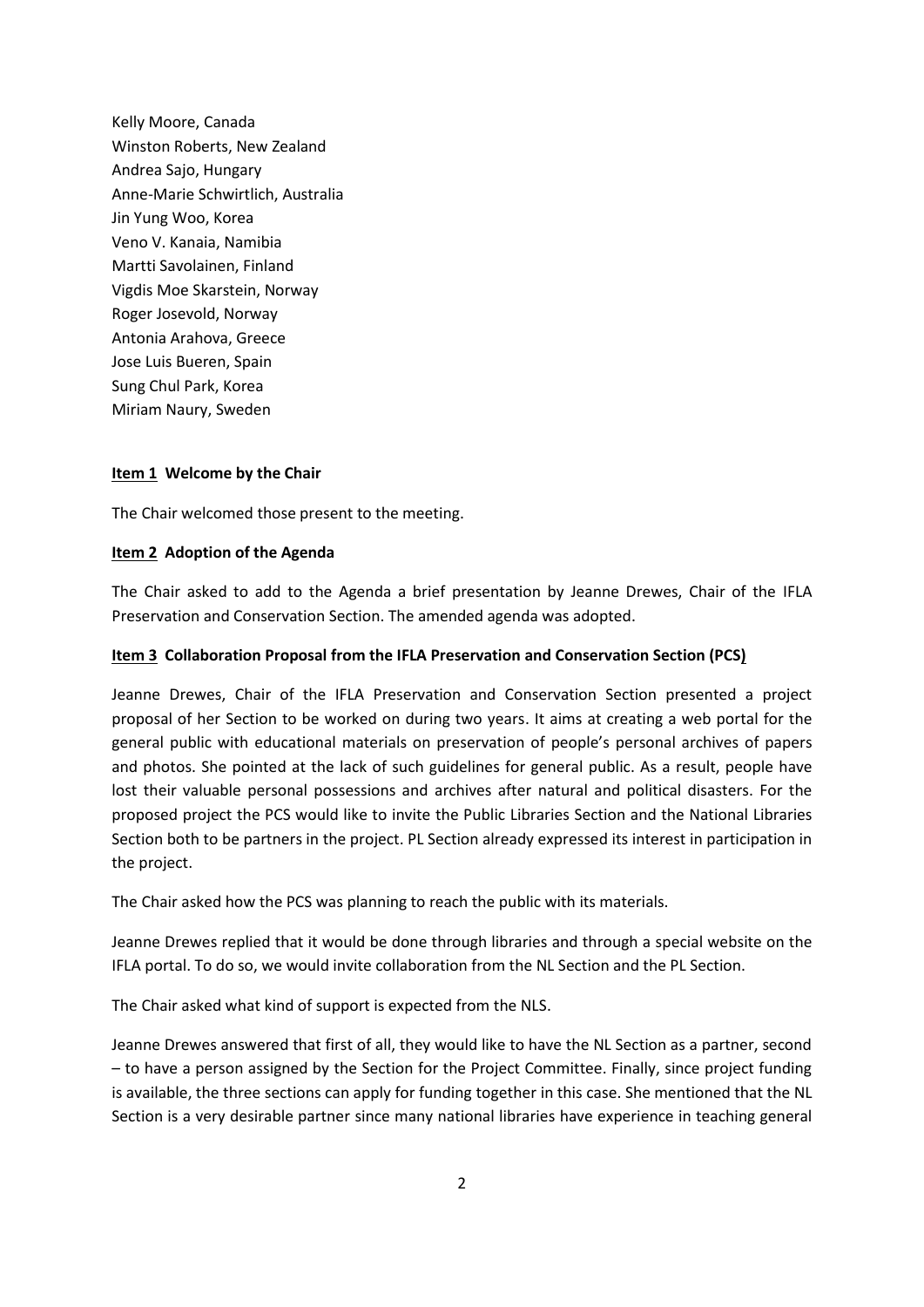public methods of preservation. Two good examples would be the British Library and the National Diet Library in Japan.

The Chair asked Genevieve Clavel, as a member of the IFLA Board, if it would be possible for one section to be involved in two projects. He reminded the members about the project on NL Guidelines, which was discussed at the first meeting this year.

Genevieve Clavel replied positively. One section can be involved in its own project and be a partner in a project led by another IFLA section.

The Chair thanked Jeanne Drewes for her information and invitation to participate in the project. He suggested that after the Standing Committee discuss this proposal and reviewed a more detailed plan of it, an official answer will be sent to the PC Section.

Jeanne Drewes thanked the Chair and members for the opportunity to participate in the meeting.

The Chair invited the members to return to the Agenda.

#### **Item 4 Reports from the Special Interest Groups**

*National Libraries and Information Policies SIG*: Kate Hyun Kyoung Lee (Korea) delivered the NLIP SIG report. First of all, she mentioned that the IFLA session, prepared by the SIG, had high attendance - more than 200 people. It shows a strong interest in the topics, presentations and the entire issue of library and information polices. For the future the members of the SIG suggested focusing on case studies and sharing best practices of the national libraries. Special interest was paid to the experience of the BNF in developing a national library and information policy, the leadership of the Ministry of Education in Finland, and activities of the U.S. Institute of Museum and Library Studies.

Another issue of the discussion was the national polices model framework, which was presented by the colleagues from NIDA (Network for Information & Digital Access, Korea).

The plan for the coming months is to select a topic and format of the next year's session with regard to the suggestions given during the session in Helsinki. Kate Hyun Kyoung Lee mentioned that Evegeny Kuzmin, chair of IFAP UNESCO, who attended the program, expressed his interests in cooperation with NILP SIG on the session.

Lastly, Kate asked if the NL Section could provide travel money to the speakers from developing countries if they submit papers but would not be able to pay travel expenses.

The Chair replied that the NL Section could not support speakers for the SIG.

Genevieve Clavel reminded that every year IFLA informs about travel grants. It would be useful to check on them next year.

The Chair congratulated the NLIP Special Interest Group with its successful work during the past year.

*National Organizations and International Relations SIG*. Kelly Moore, Canada, gave a brief report on the activities of the NOIR SIG and the business meeting which was held the previous day. Few activities had been undertaken by the SIG during the past year which is why a special program had not been scheduled in Helsinki. The SIG had compiled a list of people responsible for international activities in the NLs and library associations. The business meeting though had good attendance and a strong enthusiasm for keeping the SIG. Kelly has been trying to find a volunteer for the position of the Chair, but so far nobody had volunteered.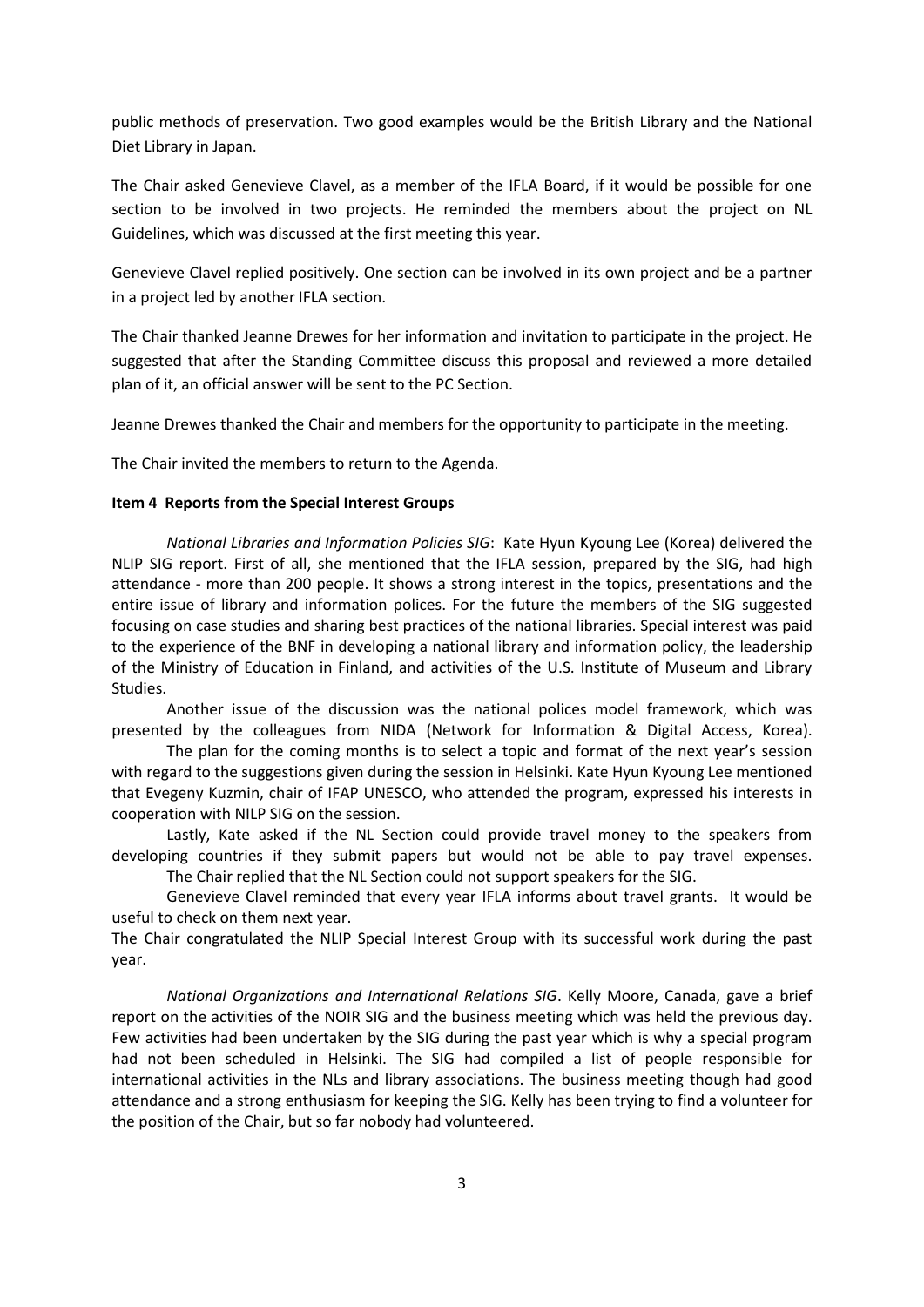The Chair thanked Kelly Moore and said that he was pleased to hear about good attendance at the business meeting and the strong support for the SIG by the participants. He confirmed that the NL Section would like to see the SIG continuing its work. Next year in Singapore the final decision about sponsoring the SIG by the NLS will be made, based on its activities and leadership.

#### **Item 5 Report from the Bill and Melinda Gates Foundation**

Steve Bergen was unable to attend the meeting, and Tara Caton replaced him. She informed the participants about the Bill & Melinda Gates Foundation Annual Award. It was established for institutions which provided free public access to computers and the Internet in a public setting. The awards were given for the past achievements and not based in the future plans. Grants of \$1,000,000.00 are given to the institutions outside the U.S.A. In 2012 the Award was given to a project in the Dominican Republic.

Tara indicated that the application form for 2013 was available online of the Foundation's website. She also brought the brochures which could be distributed by the members in their respected countries.

## **Item 6 Review of the Program at the IFLA Congress in 2012**

The Chair thanked the speakers who presented at the NLS's program on August 15. He said that each speaker added value to the topic – *Open Linked Data*. He also mentioned a very high evaluation of the program "from the corridor", when one of the attendees said that for her it was the best session during the entire congress. He asked the participants if they had any comments.

Lek Choh Ngian and Patrice Landry stressed the importance of the topic and a high quality of all the presentations.

The Chair commented that we were lucky to receive many applications in return to the call for papers, so we had a good pool for selection. He also suggested adding PP slides to the Section's website. The text has been available on the IFLA website, but presentations differ from it slightly, and had very good images.

After saying so, the Chair invited the members to move to the key ideas for the next year session.

## **Item 7 Review of Proposed Program for the IFLA Congress in 2013**

The Chair reminded the audience that at the first SC meeting it was decided to make a program on e-legal deposit and collection development for national libraries with regard to e-materials.

Irina Lynden informed the members that upon the Chair's request she delivered a brief report at the CDNL conference on August 14, 2012, where the theme was mentioned. She also presented a summary of the first meeting's discussion on the theme which can be formulated in general as "Collecting for national libraries in the digital age", which includes the following issues: access to ematerials, copyright and ethical issues, open developments and other technical matters, implications of e-collecting (resourcing, including crowdsourcing), selection vs. comprehensiveness, national vs. global, new retention policies. The issue of overlap should be also addressed since not only libraries are going to archive e- and Internet resources.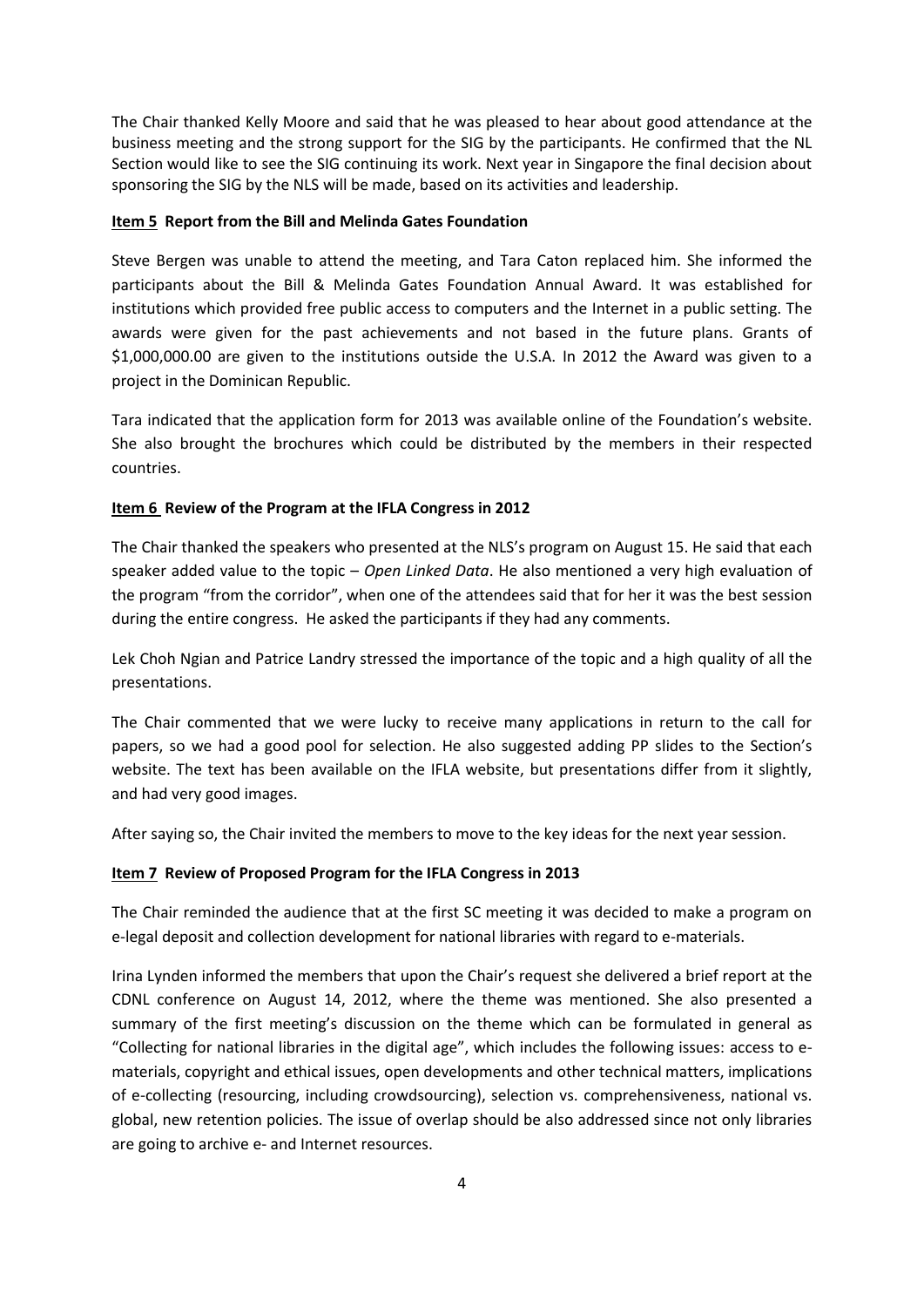The Chair suggested that as the first step the keynote speaker should be found. He invited the members to share ideas on the program.

Ludmilla Tikhonova suggested to add issues of e-legal deposit and censorship in the internet, as well as freedom of expression.

Elizabeth Niggemann said that changes in the acquisition policies should be addressed. She pointed out at the overlap of this activity with other institutions, i.e. archives. Another issue is how to bring together collecting across domains: national and international. There also are different institutions which archive internet resources and this should be coordinated.

Vigdis Skarstein pointed out that the national libraries collected the cultural heritage, but not on a global scale. With the global content of the Internet, archiving of its resources should be looked at by national libraries.

The Chair suggested to invite experts from archives to the program.

Elizabeth Niggemann expressed her concern that there are many different types of archives, they are under different jurisdiction. This makes it difficult to deal with overlap. Funding to archives comes from different sources than funding to libraries. It is hard to speak just about archives since they are so different.

Monica Rizzo Soares Pinto suggested to include somebody from UNESCO's Memory of the World as a partner of the program.

Lek Choh Ngian said that we should stress on the benefits for users in building e-collections and archiving of the Internet resources.

Bill Macnaught noted that for him the theme of the program should be focused on how e-materials and e-legal deposit changed our way of collecting materials for national libraries. The aspect of access to e-materials for users should be also included.

The Chair summarised that the program could include issues of e-legal deposit, purchasing of eresources, archiving, access to e-resources with regard to privacy and copyright. He asked if the members would agree on that. He also requested a small group of volunteers to review the proposal and find a keynote speaker. We need three or four people.

## **Item 9 Ideas for Projects for the National Library Section**

The Chair reminded about the preliminary decision to work on Guidelines for National Libraries instead of developing standards given the differences in traditions and government mandates for national libraries in various countries. In the guidelines the definition, role and main tasks of national libraries could be defined.

Hans Jensen asked how many libraries would be interested in this guidelines?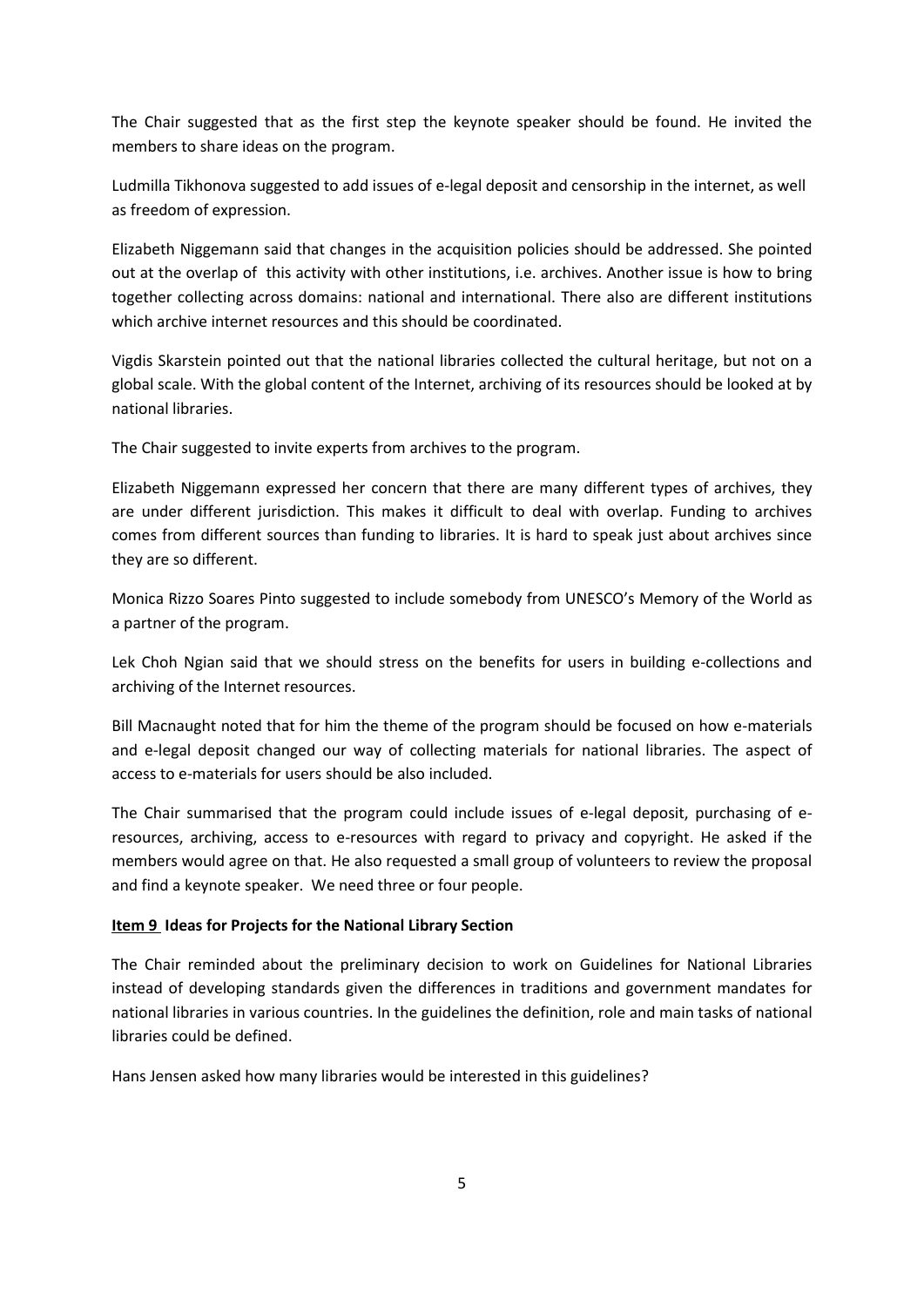The Chair noted that the government in Scotland had always asked for the official definition of a national library, its mission and tasks. He thought that if we formulated those in the guidelines, it would be very helpful for many colleagues.

Genevieve Clavel mentioned that the application form for funding a project was a 2 page document, which was available on the IFLA Officers' Corner site.

Vigdis Skarstein suggested that we could collect different mission statements for the guidelines because it would be hard to make one suitable for all different libraries in the world.

Monica Rizzo Soares Pinto agreed that a comparative study of different mission statements would be helpful.

Andy Stevens noted that the British Library worked on a similar project to analyse mission statements of national libraries. He can share it with the working group.

Genevieve Clavel mentioned that the CDNL country reports would be a good source for the guidelines.

Andy Stevens and Hans Jensen volunteered to work on the draft and collect from the members mission statements and tasks as they were formulated in the respected national libraries. This work could be undertaken by the Section without requiring funding from IFLA.

The Chair asked the audience about the project proposal which was presented at the beginning of the meeting by Jeanne Drewes.

Monica Rizzo Soares Pinto commented that if the Section on Preservation was planning a handbook for general public, it should be a very good document.

The Chair suggested that the project belonged more to the Public Libraries section as it was aimed at the general public rather than professionals. He also mentioned that in the P&C Section the majority of members were from the national libraries so their participation was guaranteed anyway.

Andy Stevens commented that the British Library provided workshops for the general public on how to take care of personal papers.

Monica Rizzo Soares Pinto added that in Brazil there is the National Centre for Preservation which consults with and educates professionals in different methods of preservation, although they did not provide services for the public. She thought that the British Library's experience was interesting. Perhaps, it would be also possible to reach the general public through the public libraries network.

The Chair summarised that it still looked like the best institutions to reach the public would be public libraries which in collaboration with the experts for preservation could teach people how to take care of personal papers.

Vigdis Skarstein stressed again that in the P&C Section there were already experts from the national libraries.